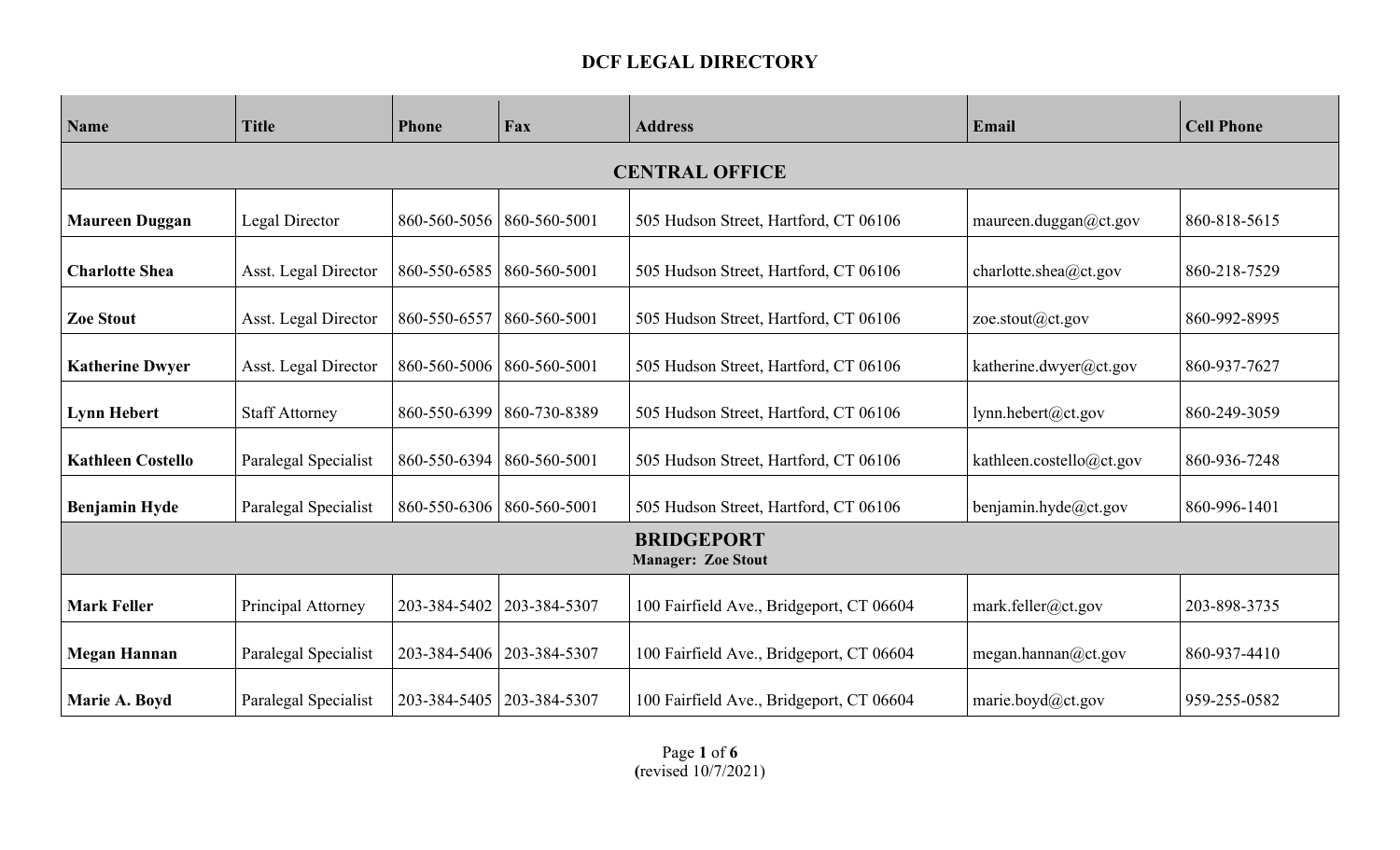| Name                                              | <b>Title</b>                                       | Phone              | Fax                         | <b>Address</b>                           | Email                         | <b>Cell Phone</b> |  |  |  |
|---------------------------------------------------|----------------------------------------------------|--------------------|-----------------------------|------------------------------------------|-------------------------------|-------------------|--|--|--|
| <b>DANBURY</b><br><b>Manager: Katherine Dwyer</b> |                                                    |                    |                             |                                          |                               |                   |  |  |  |
| <b>Amy Klein</b>                                  | <b>Staff Attorney</b>                              | 203-207-5252       | 203-207-5202                | 131 West Street, Danbury, CT 06812       | amy.klein@ct.gov              | 860-983-0886      |  |  |  |
| <b>Michael Flowers</b>                            | Paralegal Specialist                               | 203-207-5161       | 203-207-5202                | 131 West Street, Danbury, CT 06812       | michael.flowers@ct.gov        | 860-996-0816      |  |  |  |
|                                                   | <b>HARTFORD</b><br><b>Manager: Katherine Dwyer</b> |                    |                             |                                          |                               |                   |  |  |  |
| <b>Kimberly Newman</b>                            | Principal Attorney                                 |                    | 860-418-8155   860-418-8326 | 250 Hamilton St., Hartford, CT 06106     | kimberly.newman@ct.gov        | 860-975-7230      |  |  |  |
| <b>Patricia Thompson</b>                          | Principal Attorney                                 |                    | 860-418-8158   860-418-8326 | 250 Hamilton St., Hartford, CT 06106     | pat.thompson@ct.gov           | 860-461-9263      |  |  |  |
| <b>AnneMarie Robertson</b>                        | Paralegal Specialist                               |                    | 860-418-8170   860-418-8326 | 250 Hamilton St., Hartford, CT 06106     | annemarie.robertson $@ct.gov$ | 860-990-2508      |  |  |  |
| <b>Tanya Ortiz</b>                                | Paralegal Specialist                               | $860 - 418 - 8169$ | 860-418-8326                | 250 Hamilton St., Hartford, CT 06106     | tanya.ortiz@ct.gov            | 860-937-3589      |  |  |  |
| <b>Andrea Floyd</b>                               | Office Assistant                                   |                    | 860-418-8249   860-418-8326 | 250 Hamilton St., Hartford, CT 06106     | andrea.floyd@ct.gov           |                   |  |  |  |
| <b>MANCHESTER</b><br><b>Manager: Zoe Stout</b>    |                                                    |                    |                             |                                          |                               |                   |  |  |  |
| <b>Catherine Silas</b>                            | Principal Attorney                                 |                    | 860-533-3758 860-533-3750   | 364 W. Middle Tpke., Manchester CT 06040 | catherine.silas@ct.gov        | 860-899-5358      |  |  |  |
| Joseph A. Zebzda                                  | Paralegal Specialist                               | 860-533-3721       | 860-533-3750                | 364 W. Middle Tpke., Manchester CT 06040 | joseph.zebzda@ct.gov          | 959-333-5800      |  |  |  |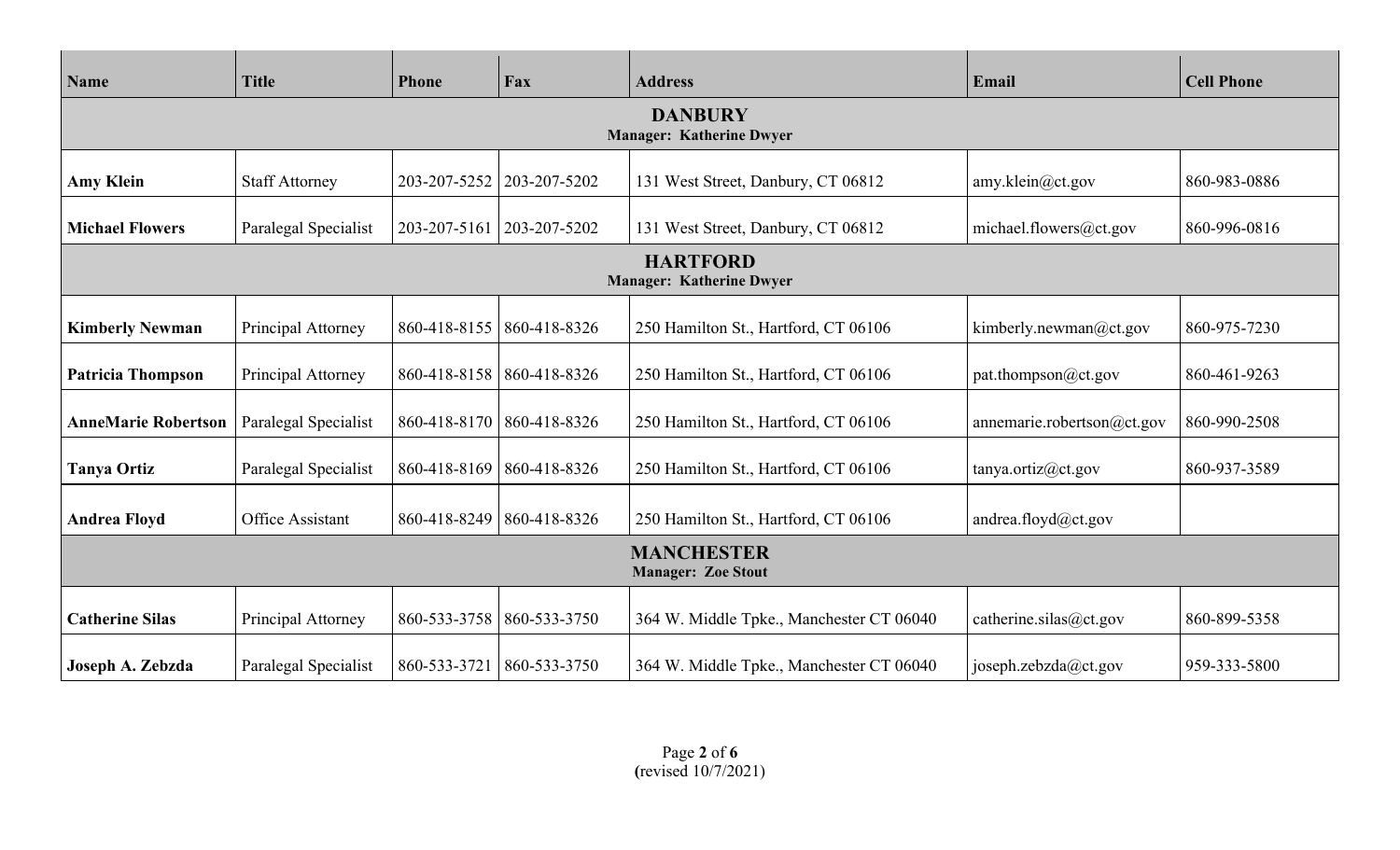| Name                                            | <b>Title</b>         | Phone                       | Fax                         | <b>Address</b>                                           | Email                  | <b>Cell Phone</b> |  |  |
|-------------------------------------------------|----------------------|-----------------------------|-----------------------------|----------------------------------------------------------|------------------------|-------------------|--|--|
| <b>MERIDEN</b><br><b>Manager: Zoe Stout</b>     |                      |                             |                             |                                                          |                        |                   |  |  |
| <b>Nella Whitmore</b>                           | Principal Attorney   |                             | 203-238-8460   203-238-6425 | 1 West Main St., Meriden, CT 06451                       | nella.whitmore@ct.gov  | 203-928-7864      |  |  |
| <b>Aida Babic</b>                               | Paralegal Specialist |                             | 203-238-8532   203-238-6425 | 1 West Main St., Meriden, CT 06451                       | aida.babic@ct.gov      | 203-537-4661      |  |  |
|                                                 |                      |                             |                             | <b>MIDDLETOWN</b><br><b>Manager: Zoe Stout</b>           |                        |                   |  |  |
| <b>Nieka Thompson</b>                           | Principal Attorney   |                             | 860-638-2155   860-638-2158 | 2081 South Main Street, Suite A, Middletown,<br>CT 06457 | nieka.thompson@ct.gov  | 860-951-4864      |  |  |
| <b>Rosalia Bernard</b>                          | Paralegal Specialist |                             | 860-638-2181   860-638-2158 | 2081 South Main Street, Suite A, Middletown,<br>CT 06457 | Rosalia.bernard@ct.gov | 860-515-4833      |  |  |
| <b>MILFORD</b><br><b>Manager: Zoe Stout</b>     |                      |                             |                             |                                                          |                        |                   |  |  |
| <b>Nella Whitmore</b>                           | Principal Attorney   |                             | 203-306-5262   203-306-5609 | 38 Wellington Road, Milford, CT 06461                    | nella.whitmore@ct.gov  | 203-928-7864      |  |  |
| <b>Carolyn Reed</b>                             | Paralegal Specialist |                             | 203-306-5264   203-306-5609 | 38 Wellington Road, Milford, CT 06461                    | carolyn.reed@ct.gov    | 860-281-4968      |  |  |
| <b>NEW BRITAIN</b><br><b>Manager: Zoe Stout</b> |                      |                             |                             |                                                          |                        |                   |  |  |
| <b>Don Shevchuk</b>                             | Principal Attorney   | 860-832-5280   860-832-5491 |                             | One Grove St., New Britain, CT 06053                     | donald.shevchuk@ct.gov | 860-213-2570      |  |  |
| <b>Carey Picard</b>                             | Paralegal Specialist | 860-832-5374   860-832-5491 |                             | One Grove St., New Britain, CT 06053                     | carey.picard@ct.gov    | 860-996-1258      |  |  |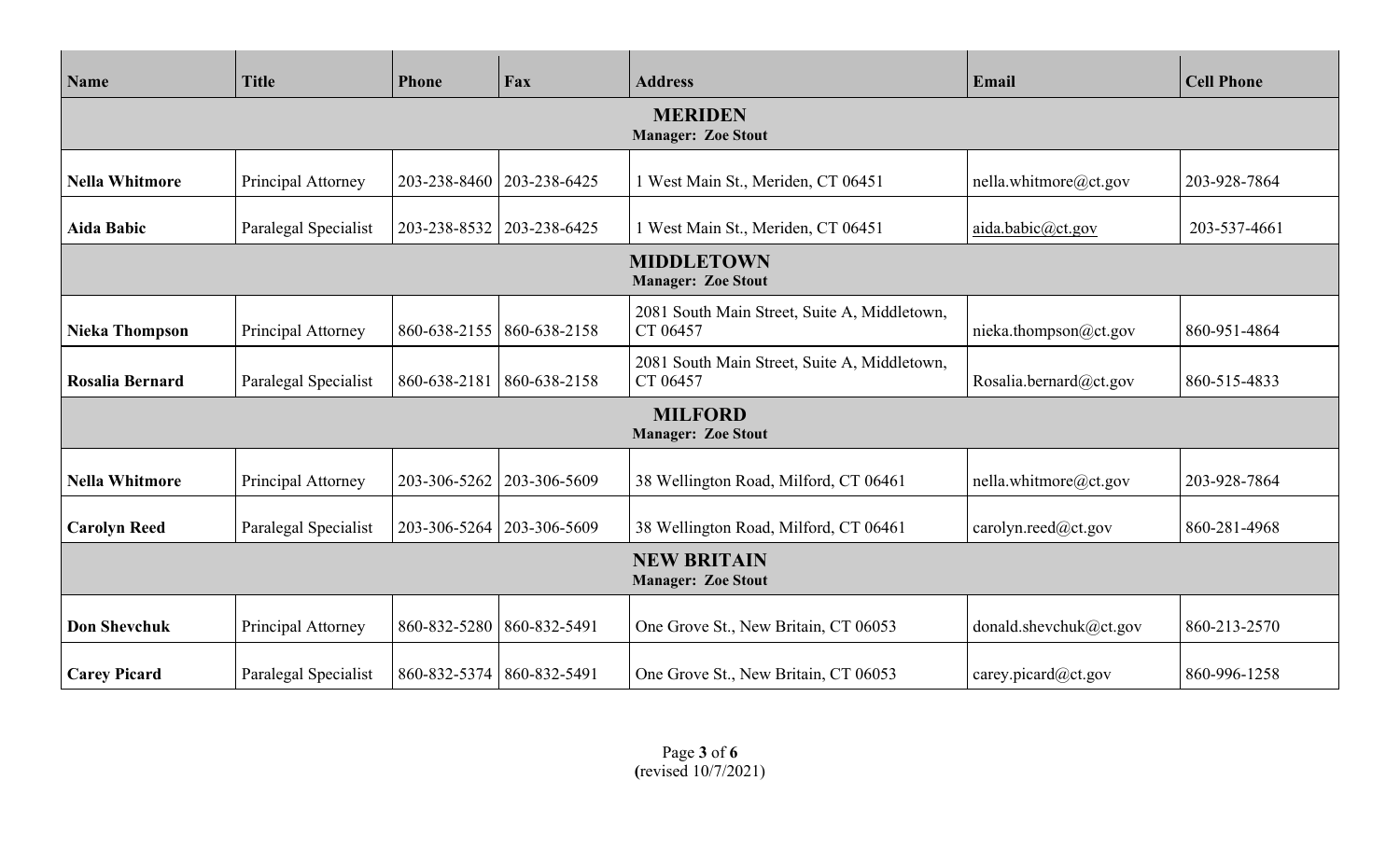| Name                                                 | <b>Title</b>          | Phone                       | Fax                         | <b>Address</b>                                    | Email                      | <b>Cell Phone</b> |  |  |
|------------------------------------------------------|-----------------------|-----------------------------|-----------------------------|---------------------------------------------------|----------------------------|-------------------|--|--|
| <b>NEW HAVEN</b><br><b>Manager: Katherine Dwyer</b>  |                       |                             |                             |                                                   |                            |                   |  |  |
| <b>James Malcolm</b>                                 | <b>Staff Attorney</b> |                             | 203-786-2530   203-786-2536 | One Long Wharf Drive, New Haven, CT 06511         | james.malcolm@ct.gov       | 959-929-5289      |  |  |
| <b>Patricia Piscitello</b>                           | Paralegal Specialist  | 203-786-2532                | 203-786-2536                | One Long Wharf Drive, New Haven, CT 06511         | patricia.piscitello@ct.gov | 203-996-1079      |  |  |
| <b>NORWALK</b><br><b>Manager: Zoe Stout</b>          |                       |                             |                             |                                                   |                            |                   |  |  |
| <b>Mark Feller</b>                                   | Principal Attorney    | 203-642-1803                | 203-642-1873                | 761 Main Avenue, Norwalk, CT 06854                | mark.feller@ct.gov         | 203-898-3735      |  |  |
| <b>Tina Pedreira</b>                                 | Paralegal Specialist  | 203-899-1473                | 203-642-1873                | 761 Main Avenue, Norwalk, CT 06854                | albertina.pedreira@ct.gov  | 860-937-4605      |  |  |
|                                                      |                       |                             |                             | <b>NORWICH</b><br><b>Manager: Katherine Dwyer</b> |                            |                   |  |  |
| Vacant                                               | <b>Staff Attorney</b> |                             |                             | 2 Courthouse Sq., Norwich, CT 06360               |                            |                   |  |  |
| Heidi Jaskiewicz                                     | Paralegal Specialist  | 860-885-2470                | 860-887-3683                | 2 Courthouse Sq., Norwich, CT 06360               | heidi.jaskiewicz@ct.gov    | 860-937-4554      |  |  |
| <b>TORRINGTON</b><br><b>Manager: Katherine Dwyer</b> |                       |                             |                             |                                                   |                            |                   |  |  |
| <b>Amy Klein</b>                                     | <b>Staff Attorney</b> | 860-496-5738                | 860-496-5751                | 62 Commercial Blvd, Torrington, CT 06790          | amy.klein@ct.gov           | 860-983-0886      |  |  |
| Pamela Orde                                          | Paralegal Specialist  | 860-496-5764   860-496-5834 |                             | 62 Commercial Blvd., Torrington, CT 06790         | pamela.orde@ct.gov         | 860-996-1502      |  |  |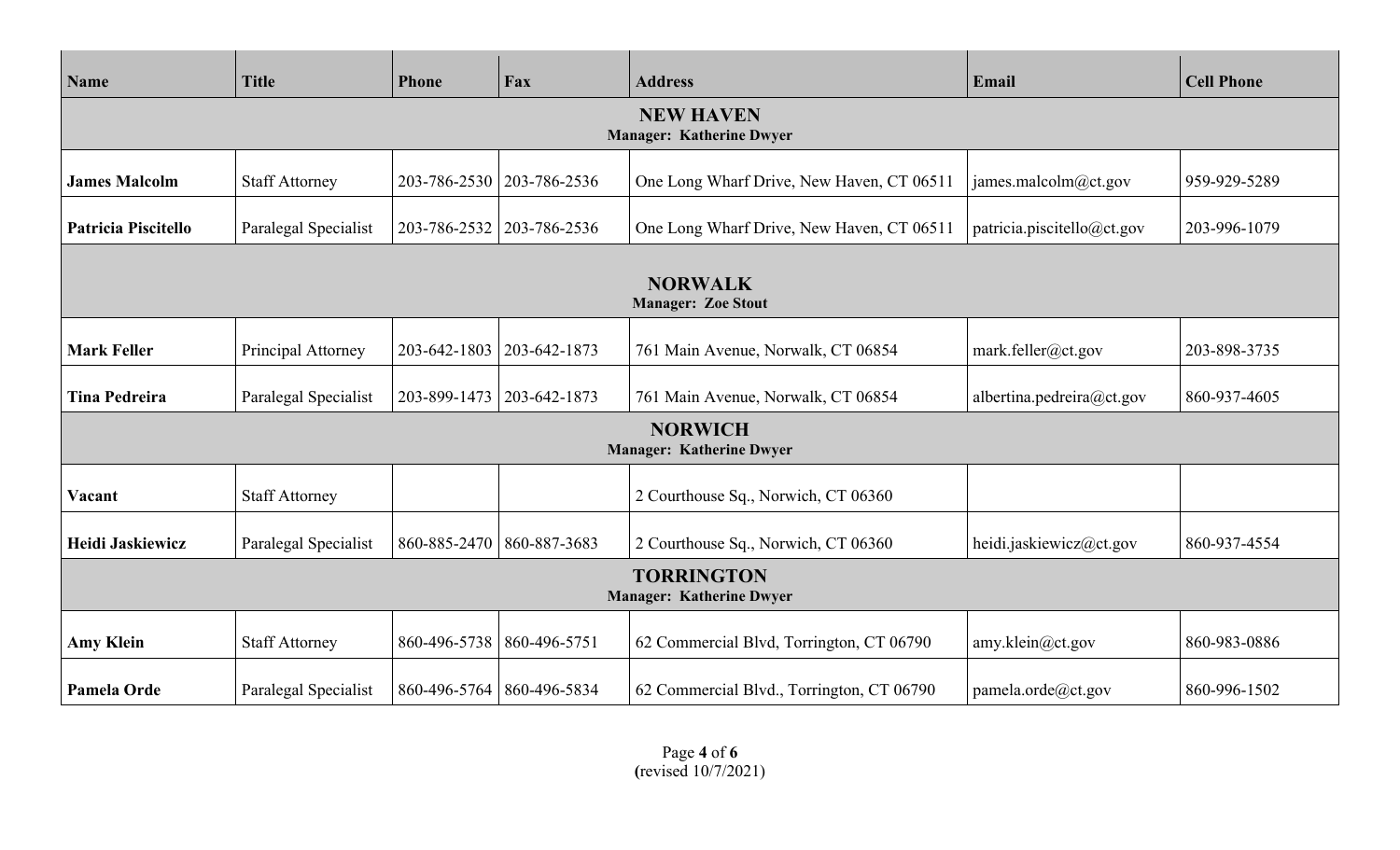| <b>Name</b>                                         | <b>Title</b>          | Phone        | Fax                         | <b>Address</b>                                                        | Email                     | <b>Cell Phone</b> |  |  |
|-----------------------------------------------------|-----------------------|--------------|-----------------------------|-----------------------------------------------------------------------|---------------------------|-------------------|--|--|
| <b>WATERBURY</b><br><b>Manager: Katherine Dwyer</b> |                       |              |                             |                                                                       |                           |                   |  |  |
| <b>Christopher Cobb</b>                             | <b>Staff Attorney</b> | 203-7597002  | 203-759-7295                | 395 West Main St., Waterbury, CT 06702                                | christopher.cobb@ct.gov   | 475-233-9775      |  |  |
| <b>Jonathan Gottesman</b>                           | Paralegal Specialist  | 203-759-7072 | 203-465-7322                | 395 West Main St., Waterbury, CT 06702                                | jonathan.gottesman@ct.gov | 860-937-4117      |  |  |
| Vacant                                              | Paralegal Specialist  |              |                             | 395 West Main St., Waterbury, CT 06702                                |                           |                   |  |  |
| <b>WILLIMANTIC</b><br><b>Manager: Zoe Stout</b>     |                       |              |                             |                                                                       |                           |                   |  |  |
| <b>Nieka Thompson</b>                               | <b>Staff Attorney</b> | 860-456-6649 | 860-450-1051                | 322 Main St., Willimantic, CT 06226                                   | nieka.thompson@ct.gov     | 860-951-4864      |  |  |
| <b>Jacki Reynolds</b>                               | Paralegal Specialist  |              | 860-456-6646   860-450-1051 | 322 Main St., Willimantic, CT 06226                                   | jacki.reynolds@ct.gov     | 860-996-4403      |  |  |
|                                                     |                       |              |                             | <b>ADMINISTRATIVE HEARINGS UNIT</b><br><b>Manager: Charlotte Shea</b> |                           |                   |  |  |
| <b>Robin O'Shea</b>                                 | <b>Staff Attorney</b> | 860-550-6401 | 860-560-5001                | 505 Hudson Street, Hartford, CT 06106                                 | robin.oshea@ct.gov        | 860-929-8414      |  |  |
| <b>Mary Elizabeth</b><br><b>Satran</b>              | <b>Staff Attorney</b> | 860-550-6403 | 860-560-5001                | 505 Hudson Street, Hartford, CT 06106                                 | mary.satran@ct.gov        | 860-929-8419      |  |  |
| <b>Laura Barrow</b>                                 | Paralegal Specialist  | 860-723-7231 | 860-560-5001                | 505 Hudson Street, Hartford, CT 06106                                 | laura.barrow@ct.gov       | 860-929-8445      |  |  |
| <b>Nicole Paradis</b>                               | Paralegal Specialist  | 860-560-5043 | 860-560-5001                | 505 Hudson Street, Harford, CT 06106                                  | nicole.paradis@ct.gov     | 860-929-8443      |  |  |
| <b>Merary Velez</b>                                 | Secretary 1           |              | 860-560-5063 860-560-5001   | 505 Hudson Street, Hartford, CT 06106                                 | merary.velez@ct.gov       | 860-819-2274      |  |  |

Page **5** of **6 (**revised 10/7/2021)